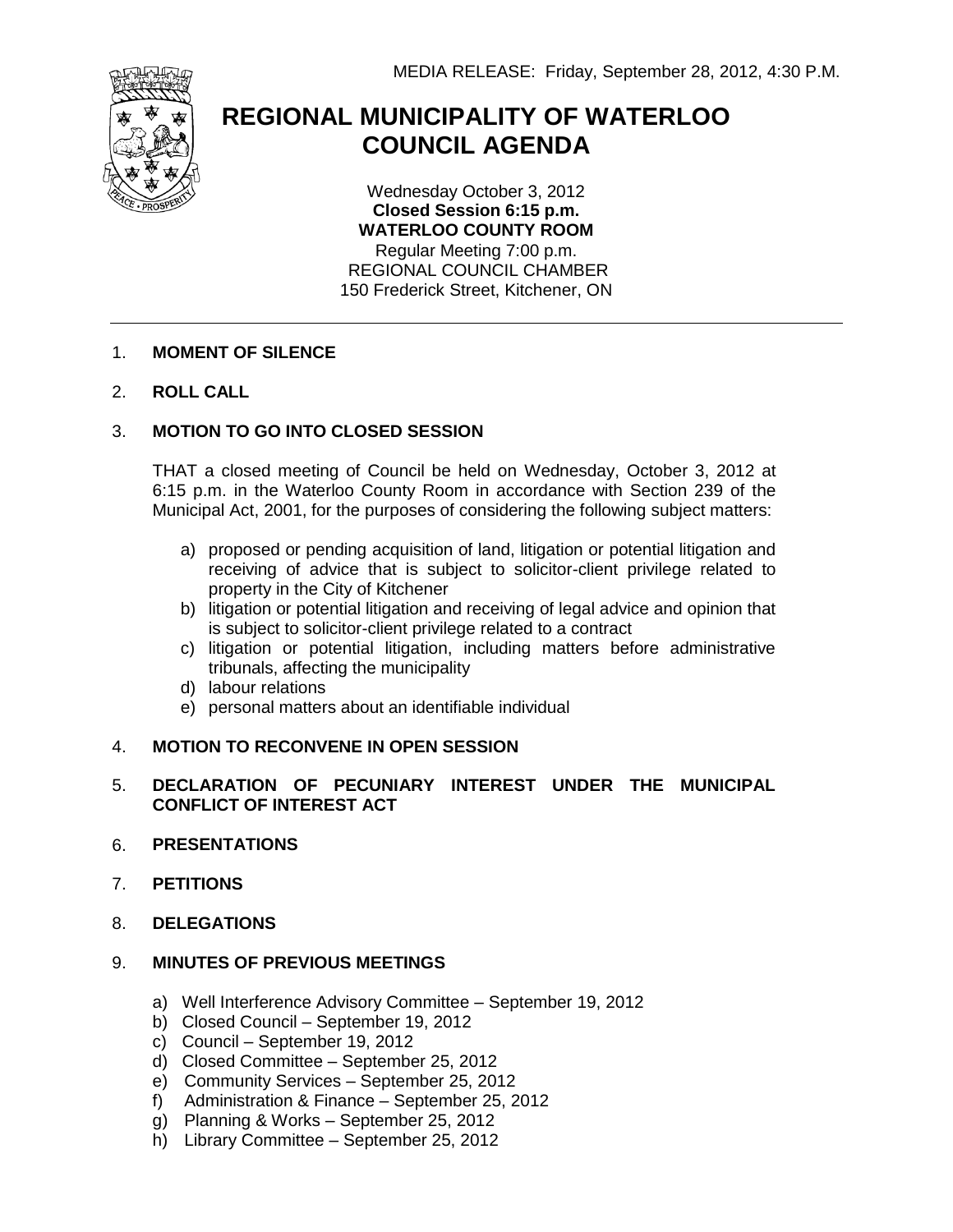#### 10. **COMMUNICATIONS**

- 11. **MOTION TO GO INTO COMMITTEE OF THE WHOLE TO CONSIDER REPORTS**
- 12. **REPORTS**

#### **Finance Reports**

| a) $F-12-080$ , T2012-124 Floor Drain Upgrades at Three Well Sites (G4, H3 &<br>H4)                            |   |
|----------------------------------------------------------------------------------------------------------------|---|
| b) F-12-081, T2012-132 Horizontal Gas Collector Connections - South<br>Expansion Area - Waterloo Landfill Site | 3 |
| $\sim$ $\sim$ E-12-082. Consultant Selection C2012-22 Region of Waterloo County                                | 5 |

c) [F-12-082,](#page-7-0) Consultant Selection C2012-22 Region of Waterloo County Courthouse Renovation, 20 Weber Street East, City of Kitchener

#### **Committee Reports**

| a) Community Services - attached & marked SS-120925                |    |
|--------------------------------------------------------------------|----|
| b) Planning & Works - attached & marked PS-120925                  | 9  |
| c) Administration & Finance - attached & marked FS-120925          | 11 |
| Memo – Response to Questions Regarding Report CR-FM-12-014 Pre-    | 13 |
| Budget Approval for Vehicle Procurement (Dated September 25, 2012) |    |

#### **Chief Administrative Officer**

**Regional Chair**

**Regional Clerk**

- 13. **OTHER MATTERS UNDER COMMITTEE OF THE WHOLE**
- 14. **MOTION FOR COMMITTEE OF THE WHOLE TO RISE AND COUNCIL RESUME**
- 15. **MOTION TO ADOPT PROCEEDINGS OF COMMITTEE OF THE WHOLE**
- 16. **MOTIONS**
- 17. **NOTICE OF MOTION**
- 18. **UNFINISHED BUSINESS**
- 19. **OTHER BUSINESS**
- 20. **QUESTIONS**

## 21. **ENACTMENT OF BY-LAWS – FIRST, SECOND & THIRD READINGS**

a) A By-law to Amend By-law 06-072, as amended, being the Region's Traffic and Parking By-law No Parking, (Regional Road 53 (Fairway Road) from Briarmeadow Drive to Regional Road 17 (Fountain Street), Cities of Kitchener and Cambridge)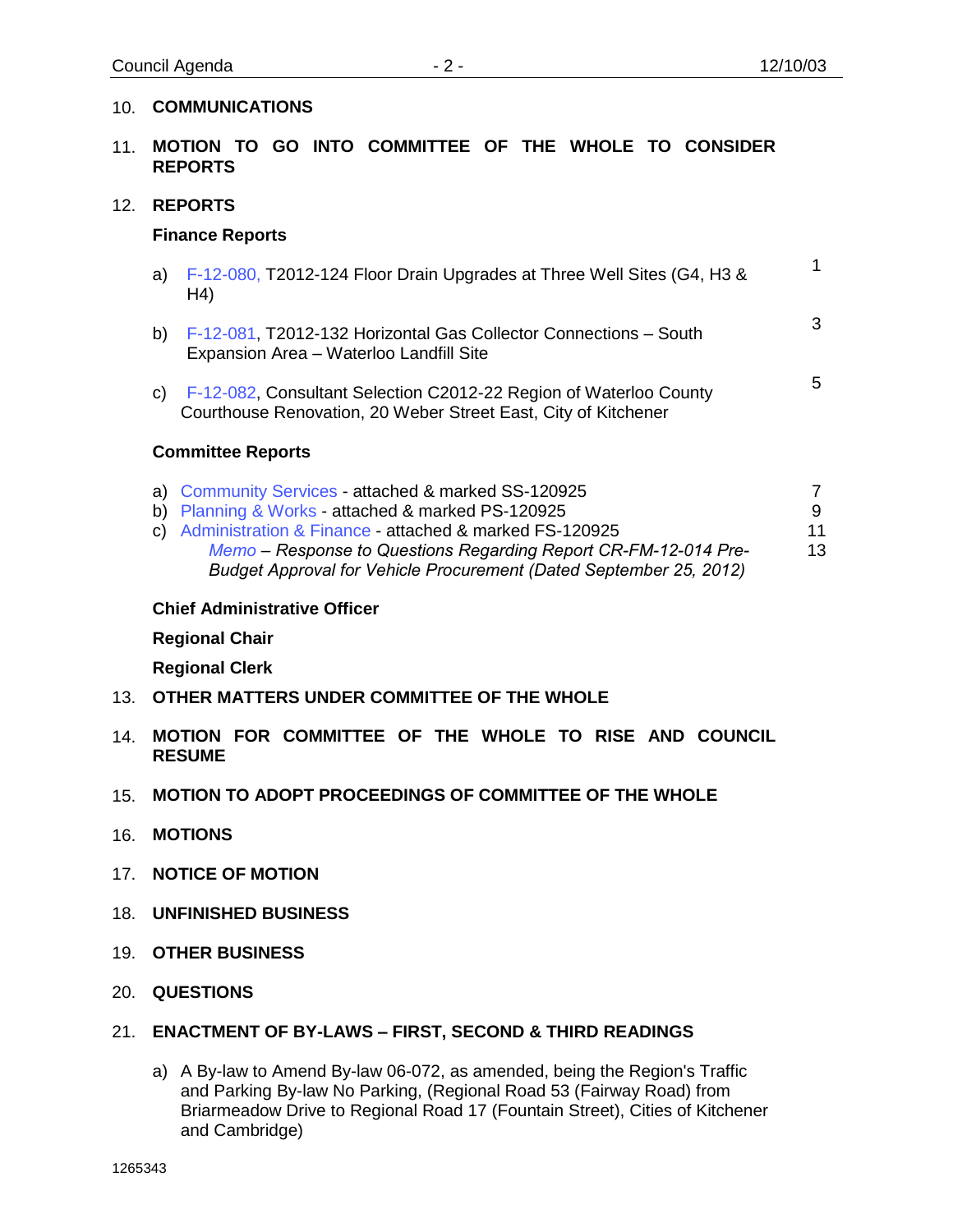b) A By-law to Confirm the Actions of Council – Wednesday, October 3, 2012

## 22. **ADJOURN**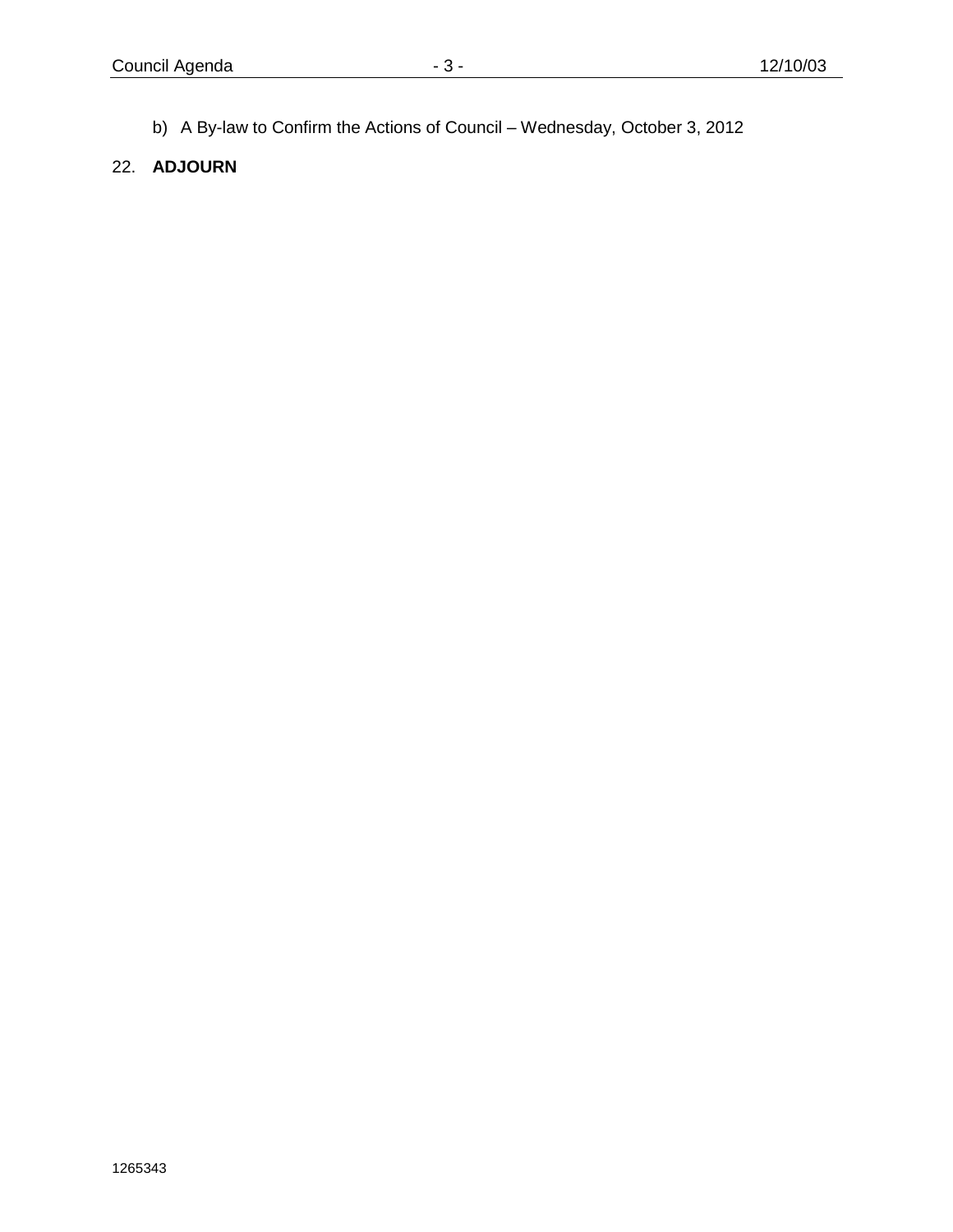<span id="page-3-0"></span>

## **REGION OF WATERLOO**

## **FINANCE DEPARTMENT Procurement & Supply Services Division**

**TO:** Regional Chair Ken Seiling and Members of Regional Council

**DATE:** October 3, 2012 **FILE CODE:** F18-30

#### **SUBJECT: T2012-124 FLOOR DRAIN UPGRADES AT THREE WELL SITES (G4, H3 & H4)**

#### **RECOMMENDATION:**

THAT the Regional Municipality of Waterloo accept the tender of J. Weber Contracting Limited for the Floor Drain Upgrades at Three Well Sites (G4, H3 & H4) in the amount of \$165,191.31 including all applicable taxes.

#### **SUMMARY:** Nil

#### **REPORT:**

Tenders were called for the Floor Drain Upgrades at Three Well Sites (G4, H3 & H4) in the City of Cambridge and were advertised in The Record, on the Ontario Public Buyers Association website and on the Region's website. The tenders were opened in the presence of F. Smith, S. Clarke and J. Markovic.

The following tenders were received:

| J. Weber Contracting Limited | Breslau, ON   | \$165,191.31 |
|------------------------------|---------------|--------------|
| Dean-Lane Contractors Inc.   | Kitchener, ON | \$203,805.67 |

Three (3) contractors attended the mandatory site meeting. Due to a heavy workload schedule one of the contractors decided not to bid.

The three Cambridge wells included in this project are located at 35 Dianne Avenue (Well G4), 94 Winston Boulevard (Well H3), and 189 Hungerford Road (Well H4,) and are all system wells that feed directly into the Cambridge water distribution system. These are typical municipal wells that consist of mechanical, electrical, disinfection and control systems.

All three wells are located inside brick well houses with floor drains that are not currently connected to the sanitary sewer system. All of the well houses are located in fully serviced (i.e. sanitary sewers exist in the right of way adjacent to the well properties) areas of Cambridge. In the interest of good management practices, it is the desire of the Region to connect the floor drains in the well houses to the municipal sewer system.

No formal Ministry of the Environment (MOE) approval is required for this project. There is no treatment, pumping or storage capacity changes resulting from this work, however, once the work is completed, the Drinking Water Permit will be updated if necessary.

Subject to Council approval, work will begin in the fall of 2012 and is expected to be completed by December 2012.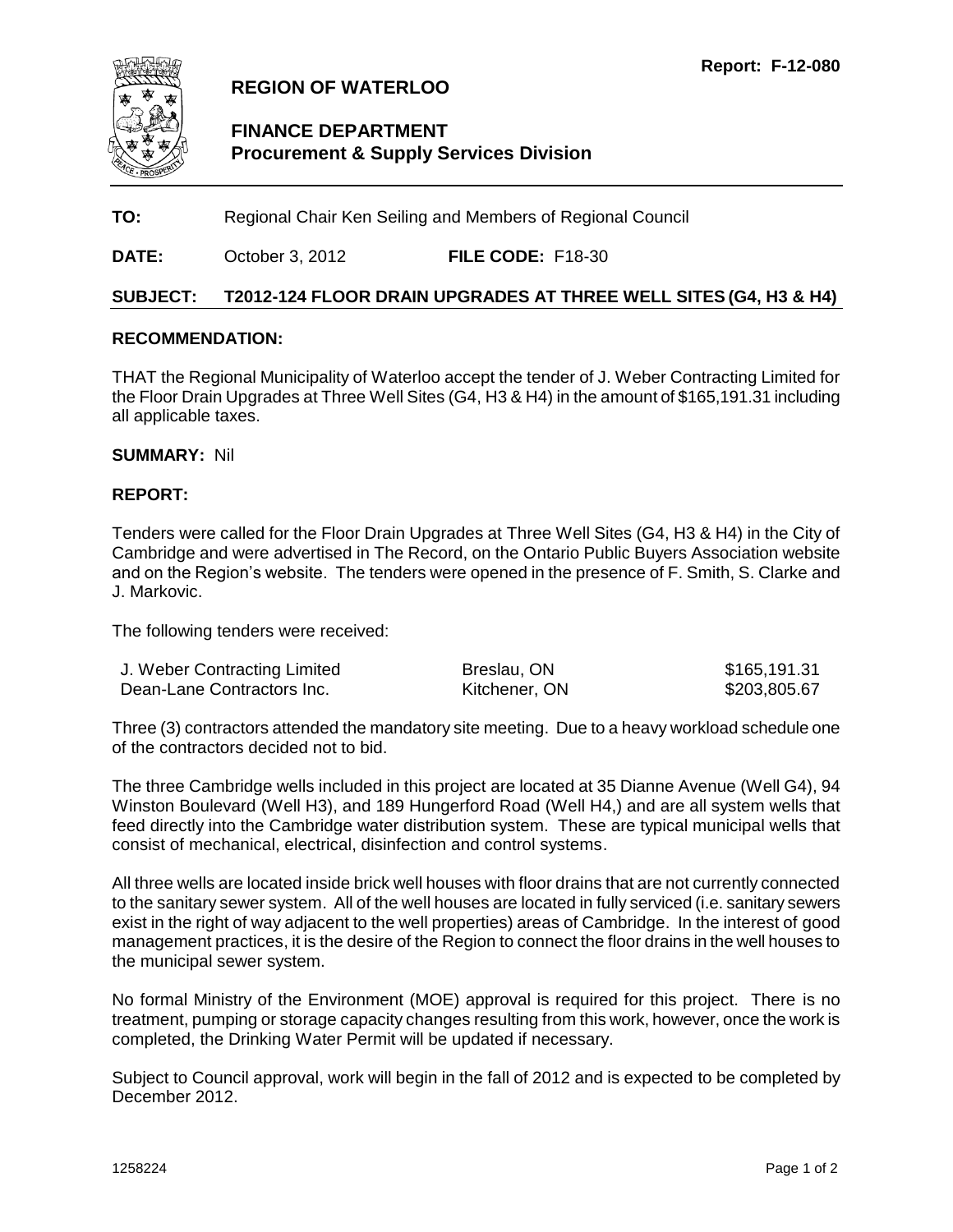## **CORPORATE STRATEGIC PLAN:**

Award of this contract meets the Corporate Strategic Plan objective to develop, optimize and maintain infrastructure to meet current and projected needs under Strategic Focus Area 2 - Growth Management and Prosperity.

#### **FINANCIAL IMPLICATIONS:**

| T2012-124                                        |           | \$165,191.31        |
|--------------------------------------------------|-----------|---------------------|
| Engineering                                      |           | 71,000.00           |
|                                                  | Sub-total | \$236,191.31        |
| Less: Municipal Rebate of 86.46% of HST (11.24%) |           | (23, 493.72)        |
|                                                  | Total     | <u>\$212,697.59</u> |

The approved 2012 Ten Year Water Capital Program includes \$250,000 in 2012 for Water Supply Upgrades (project #04097) and will be funded from the Water Reserve Fund. The remaining funds of approximately \$37,000 will be used for well inspections, maintenance workflow and process mapping.

The final date of acceptance for this tender is November 13, 2012.

#### **OTHER DEPARTMENT CONSULTATIONS/CONCURRENCE:** Nil

**ATTACHMENTS:** Nil

**PREPARED BY:** *C. Whitlock*, Director, Procurement & Supply Services

**APPROVED BY:** *C. Dyer*, Chief Financial Officer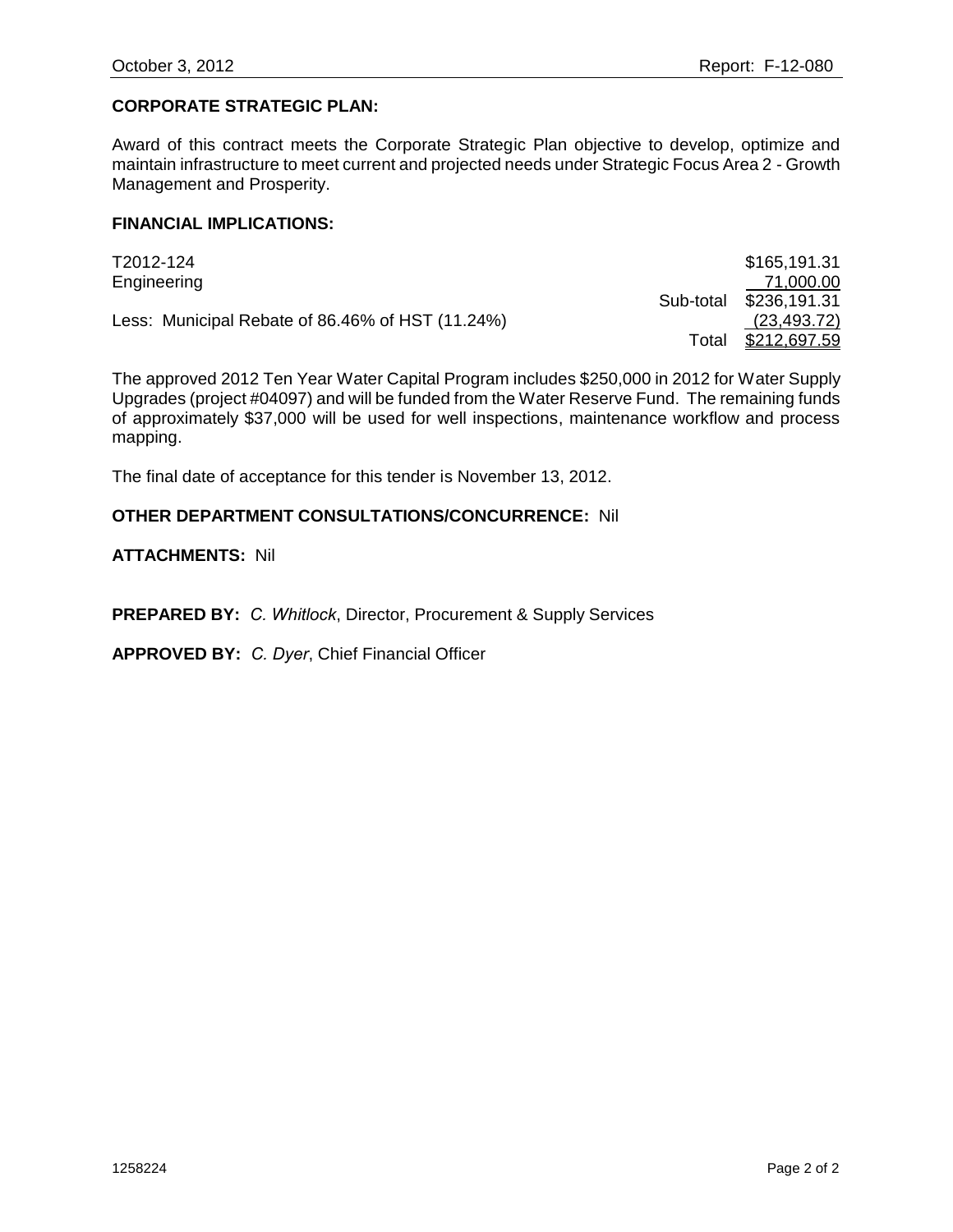<span id="page-5-0"></span>

## **REGION OF WATERLOO**

## **FINANCE DEPARTMENT Procurement & Supply Services Division**

**TO:** Regional Chair Ken Seiling and Members of Regional Council

**DATE:** October 3, 2012 **FILE CODE:** F18-30

## **SUBJECT: T2012-132 HORIZONTAL GAS COLLECTOR CONNECTIONS - SOUTH EXPANSION AREA - WATERLOO LANDFILL SITE**

#### **RECOMMENDATION:**

THAT the Regional Municipality of Waterloo accept the tender of 2153592 Ontario Ltd. (Elgin Construction) for Horizontal Gas Collector Connections - South Expansion Area - Waterloo Landfill Site in the amount of \$235,948.92 including all applicable taxes.

#### **SUMMARY:** Nil

#### **REPORT:**

Tenders were called for T2012-132 for Horizontal Gas Collector Connections in the South Expansion Area at the Waterloo Landfill Site and were opened on September 11, 2012 in the presence of A. Yochim, L. Churchill and J. Markovic.

The following tenders were received:

| 2153592 Ontario Ltd (Elgin Construction) | St. Thomas, ON | \$235,948.92 |
|------------------------------------------|----------------|--------------|
| Network Underground Utilities Inc.       | Cambridge, ON  | \$312,841.83 |
| Kieswetter Excavating Inc.               | Cambridge, ON  | \$400,895.75 |

Work to be completed under this contract includes the connection of eight existing horizontal landfill gas collectors into the existing landfill gas system. One of the collectors is located in the original landfill area and the remaining seven collectors are situated within the south expansion area. The work of the contract also includes the replacement of temporary landfill gas controls at two south expansion area leachate collection system maintenance structures with permanent connections. Following completion of the various connections, restoration of clay cover and liner systems in the original landfill area and south expansion area will be completed as required.

This landfill gas collection system expansion will be constructed in accordance with the existing Ministry of Environment Certificate of Approval for the site and no new approvals are required for this work.

Subject to Council approval, construction will commence in mid October with completion of all works by the end of January 2013.

#### **CORPORATE STRATEGIC PLAN:**

Award of this contract meets the Corporate Strategic Plan objective to reduce greenhouse gas emissions and work to improve air quality under Strategic Focus Area 1 – Environmental Sustainability.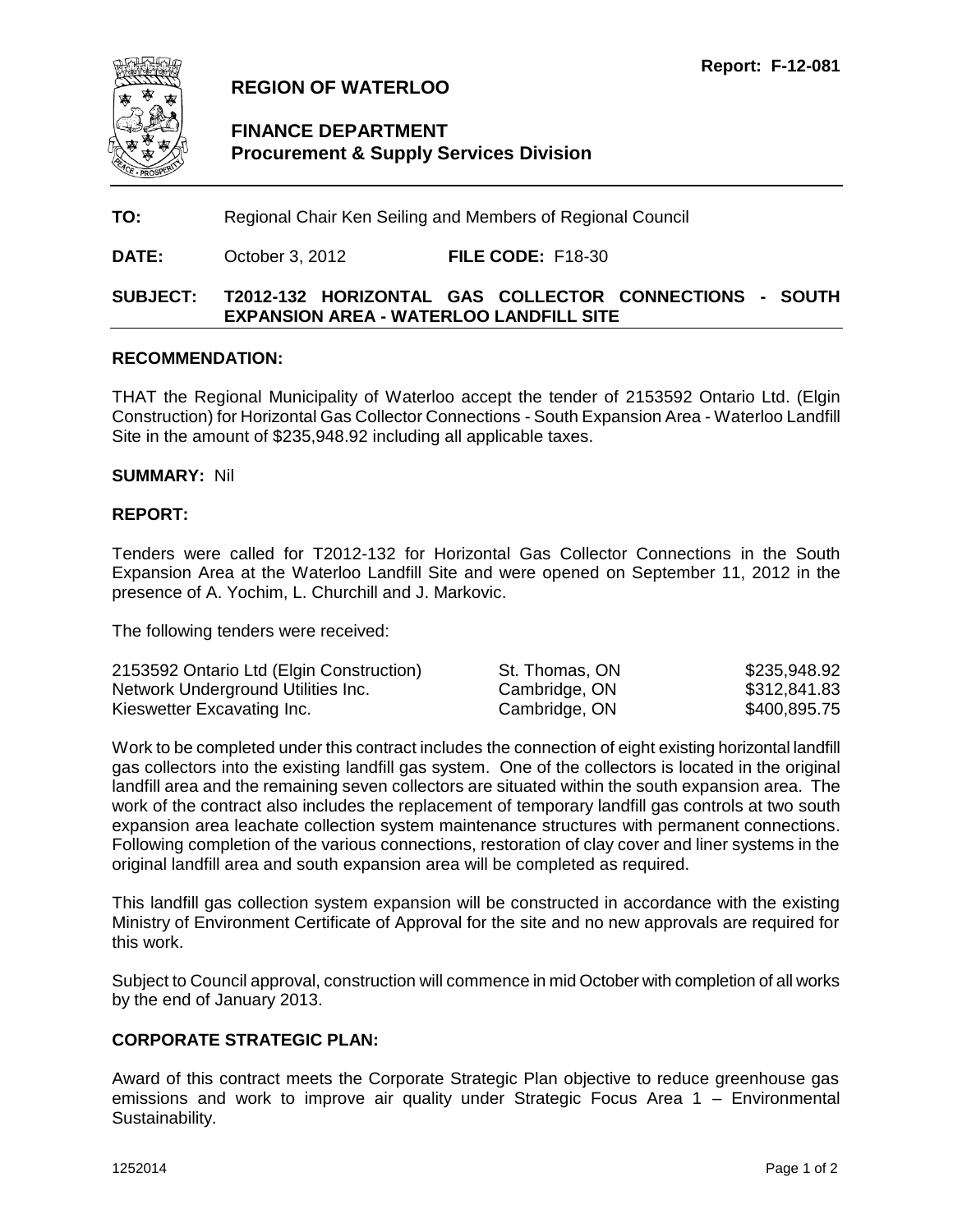#### **FINANCIAL IMPLICATIONS:**

T2012-132 \$235,948.92 Less: Municipal Rebate of 86.46% of HST (11.24%)  $(23,469.61)$ 

Total \$212,479.31

The approved 2012 Waste Management Ten Year Capital Program includes a total budget of \$314,000 for the Waterloo Landfill Gas System Upgrades and Expansion (project 01163). The total cost of this tender is within the budgeted amount and the remaining funds are planned for other work related to the gas system. This project is to be financed by debentures.

The final date of acceptance for this tender is November 10, 2012.

#### **OTHER DEPARTMENT CONSULTATIONS/CONCURRENCE:** Nil

**ATTACHMENTS:** Nil

**PREPARED BY:** *C. Whitlock*, Director, Procurement & Supply Services

**APPROVED BY:** *C. Dyer*, Chief Financial Officer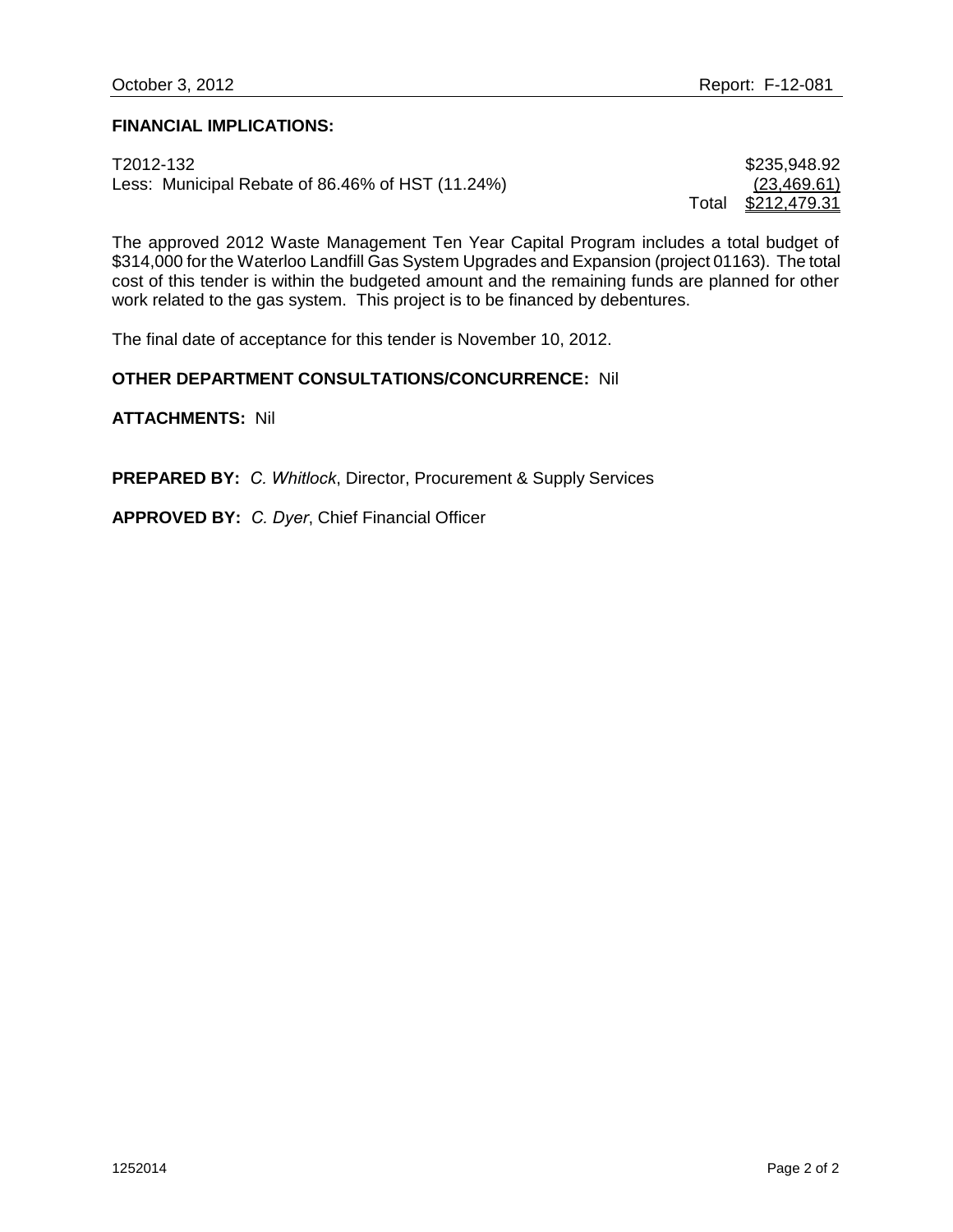<span id="page-7-0"></span>

## **REGION OF WATERLOO**

## **FINANCE DEPARTMENT Procurement & Supply Services Division**

**TO:** Regional Chair Ken Seiling and Members of Regional Council

**DATE:** October 3, 2012 **FILE CODE:** F18-60

## **SUBJECT: CONSULTANT SELECTION C2012-22 REGION OF WATERLOO COUNTY COURTHOUSE RENOVATION, 20 WEBER STREET EAST, CITY OF KITCHENER**

#### **RECOMMENDATION:**

THAT the Regional Municipality of Waterloo approve entering into a Consultant Agreement with Robertson Simmons Architects Inc. to provide standard architectural and engineering services for the design and contract administration of the County Courthouse Renovation at a total cost of \$786,434.80, including all applicable taxes.

#### **SUMMARY:** Nil

#### **REPORT:**

The Master Accommodation Strategy for Regional Offices outlined in Report CR-FM-09-015 (dated June 16, 2009) identified the reconfiguration of the County Courthouse at 20 Weber Street, Kitchener, as the next phase in accommodation of staff in the Regional Headquarters campus.

Located at 20 Weber Street, Kitchener, this facility was originally constructed in 1963 as the Courthouse and County Administration building. The County Courthouse is recognized for its design, physical, contextual, historical and associative values. Earlier this year, the City of Kitchener passed the resolution that 20 Weber Street East is to be listed on the Municipal Heritage Register as a non-designated property of cultural heritage value or interest. A number of heritage attributes were noted and are intended to be incorporated into the design.

The building currently functions as a Courthouse and Justice facility with approximately 60,000 square feet over 5 floors. The current tenants are anticipated to move out in the spring of 2013 and the facility will be renovated to a minimum of LEED Silver certification, incorporating offices, meeting rooms, kitchenettes and services for Region staff.

A Consultant Selection request for proposals C2012-22 to undertake the design and renovation of the Courthouse was released on July 26, 2012. Fourteen packages were received from interested consulting firms. Based on evaluation criteria including understanding and approach of the project, consultant and company experience, cost control, schedule and budget factors, four firms were short-listed. This was followed by interviews.

The four short listed consultants were:

- WZHM Architects
- Moriyana & Teshima Architects
- Taylor Hazell Architects Ltd.
- Robertson Simmons Architects Inc.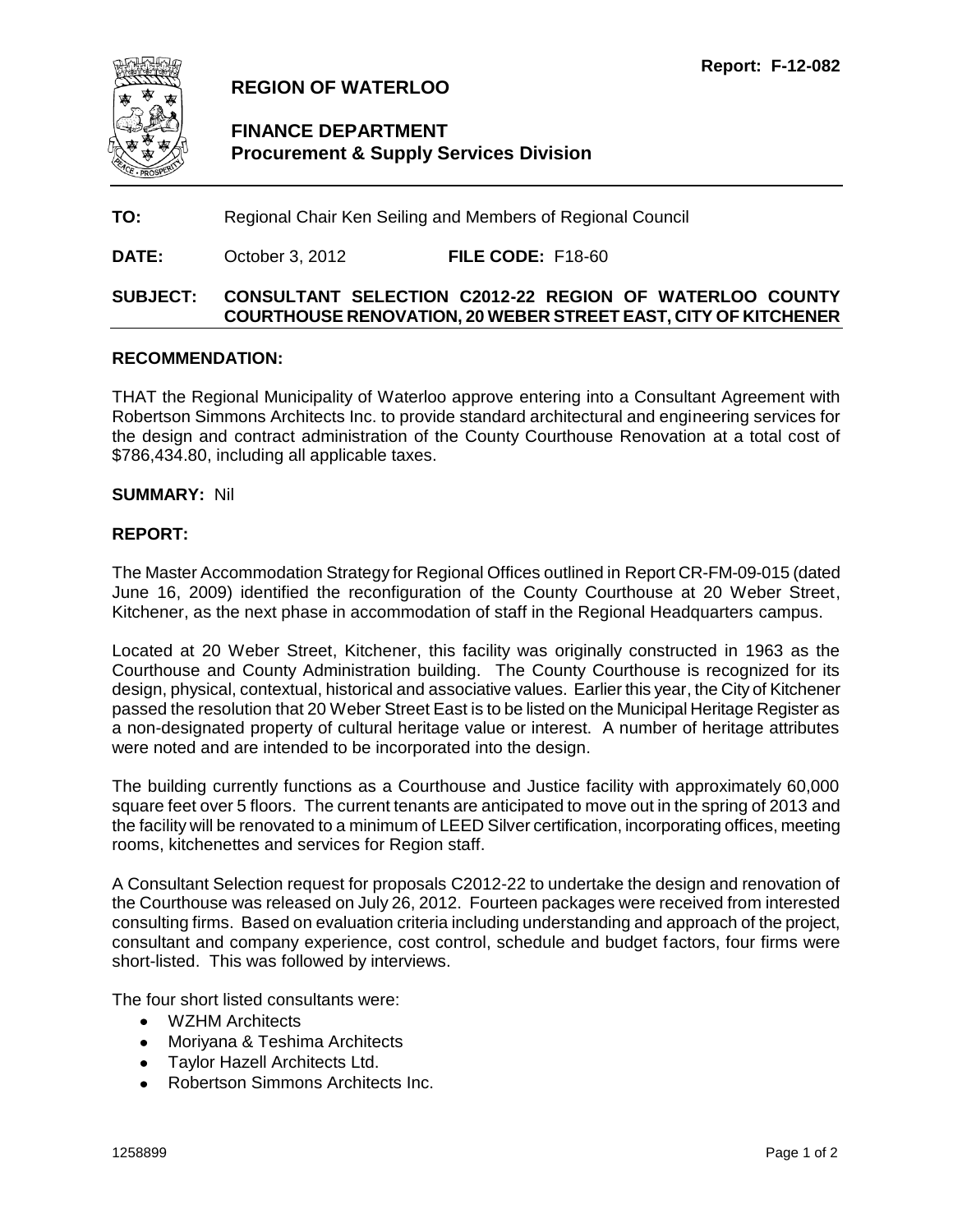A second envelope containing fees was opened for the above consultants.

Subject to Council's approval of this assignment, it is anticipated that the design of the County Courthouse Renovation will be undertaken immediately with construction commencing in the fall of 2013. Substantial completion and process commissioning of the Courthouse Renovation is scheduled to be completed for the end of year 2014.

#### **CORPORATE STRATEGIC PLAN:**

The renovation of the County Courthouse Facility will support Focus Area 5 of the Corporate Strategic Plan – Infrastructure to provide high quality infrastructure and asset management to meet current needs and future growth.

The project also supports Focus Area 1- Environmental Sustainability to protect and enhance the Environment, as the facility will be designed and constructed to meet the LEED® Canada Silver standard for environmental conservation and energy efficiency per Regional Council Policy.

#### **FINANCIAL IMPLICATIONS:**

The 2012 approved Regional Accommodation Capital Program includes \$17,807,000 for the Courthouse Renovation (90114) in the years 2012-2016 and \$1,688,000 for Courthouse Major Maintenance (90033) in the years 2012-2015 for a total project budget of \$19,495,000, to be funded from debentures. The project budget includes \$1,050,000 for consultant costs, permits and approvals. That provision is sufficient to cover the cost of this work.

#### **OTHER DEPARTMENT CONSULTATIONS/CONCURRENCE:** Nil

**ATTACHMENTS:** Nil

**PREPARED BY:** *C. Whitlock*, Director, Procurement & Supply Services

**APPROVED BY:** *C. Dyer*, Chief Financial Officer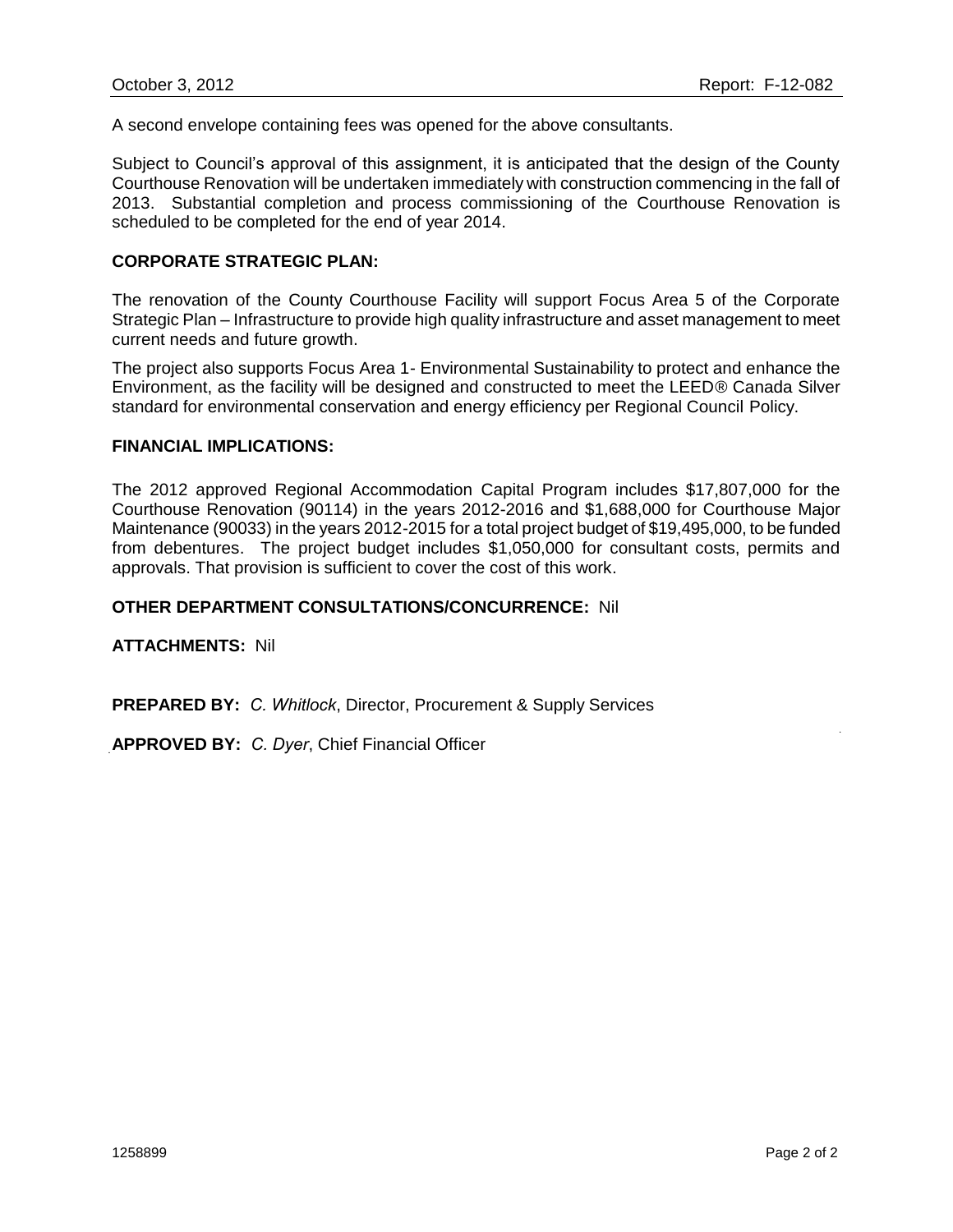## <span id="page-9-0"></span>**THE REGIONAL MUNICIPALITY OF WATERLOO COMMUNITY SERVICES COMMITTEE**

## **Summary of Recommendations to Council**

The Community Services Committee recommends as follows:

- 1. THAT the Regional Municipality of Waterloo increase the 2012 Children's Services operating budget by \$623,966 gross and \$0 net Regional Levy for Transitional Operating and Capacity Funding as outlined in report SS-12-038, dated September 25, 2012.
- 2. THAT the Regional Municipality of Waterloo endorse the Children's Services, Early Learning and Child Care Service Plan 2012-2015 and that copies be forwarded to the Province, Early Learning and Care Division, Ministry of Education as outlined in report SS-12-043, dated September 25, 2012.
- 3. THAT the Regional Municipality of Waterloo adopt interim EMS response time targets for the 2013 calendar year in accordance with the Ambulance Act, O. Reg. 267/08, amending O. Reg 257/00, under Part VIII, Response Time Performance Plans, Sections 22-24 (attached as Appendix A);

AND THAT Response Time Target Option "C" shown in Appendix B to Report No. PH-12-039 be approved;

AND THAT a Working Group be established to include staff and Councillors to review the Response Time Target plan, deal with any outstanding issues and report back to Council with any recommended revisions in 2013;

AND THAT area municipalities and the Waterloo Regional Police Services Board be requested to formally share response time information with EMS for any cardiac arrest their Police or Fire staff attend, where a defibrillator is available for use;

AND FURTHER THAT since Region of Waterloo EMS does not have universal access to the response time information from other agencies and parties, the Regional Chair on behalf of Council, be directed to write to the Minister of Health and Long Term Care, requesting that Regulation 257/00 under the Ambulance Act be amended to require all agencies and parties using defibrillators to report response time information to the relevant Upper Tier Municipality in order that a complete report of annual defibrillator activity in the municipality can be compiled, per report PH-12-039, dated September 25, 2012.

September 25, 2012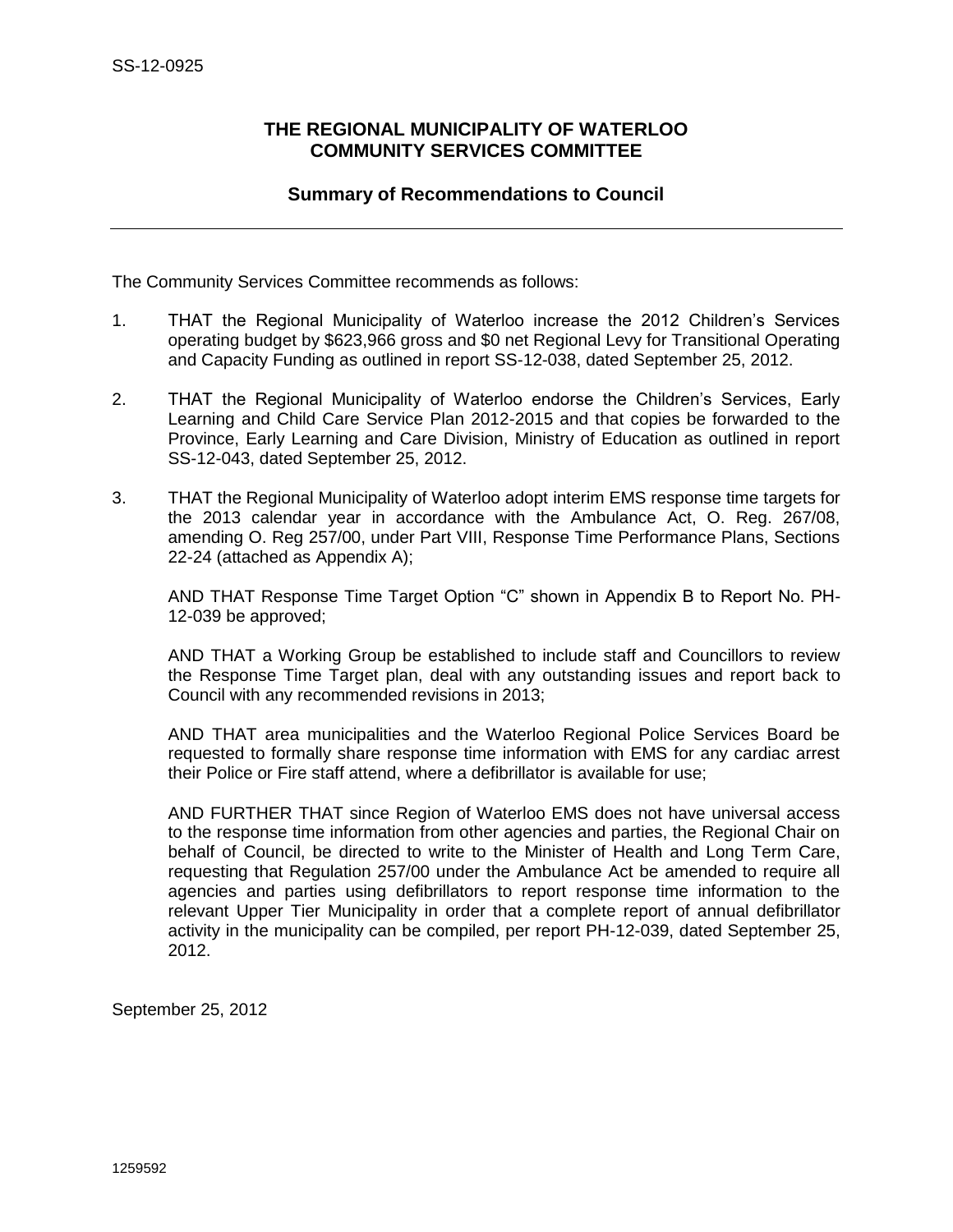## <span id="page-10-0"></span>**THE REGIONAL MUNICIPALITY OF WATERLOO PLANNING AND WORKS COMMITTEE**

## **Summary of Recommendations to Council**

The Planning and Works Committee recommends as follows:

- 1. THAT the Regional Municipality of Waterloo take the following action regarding the properties municipally known as 51 Breithaupt Street, 20-24 Breithaupt Street, 2 and 12 Moore Avenue and 47 Wellington Street (hereon collectively referred to as the Breithaupt Block) in the City of Kitchener:
	- a) Approve a joint Tax Increment Grant for an amount not to exceed \$953,286 to be financed from the funding allocated to the Brownfield Financial Incentive Program as per the Financial Implications section of Report P-12-088/F-12-073.
	- b) Provide the Tax Increment Grant subject to the completion of remediation and redevelopment on the properties (including the filing of a Record of Site Condition with the Ministry of the Environment) and upon final confirmation of any additional brownfield related financial assistance rendered under the Region's Brownfield Financial Incentive Program or through the City of Kitchener;
	- c) Authorize the Region's Commissioner of Planning, Housing and Community Services and Chief Financial Officer to execute any associated agreements with the registered owner(s) of the Breithaupt Block and the City of Kitchener, as described in Report P-12-088/F-12-073, dated September 25, 2012, with the form and content of such agreement(s) to be satisfactory to both the Regional and City of Kitchener Solicitors.
- 2. THAT the Regional Municipality of Waterloo continue to support the approach and policies that apply within the Region of Waterloo in the draft Source Protection Plan, as presented in Report E-12-089 dated September 25, 2012.
- 3. E-12-091THAT the Regional Municipality of Waterloo amend the Engineering Services Agreement with AquaResource Inc. (ARI), for the Ministry of Natural Resources (MNR) funded Pilot Tier 3 Water Budget and Water Quantity Risk Assessment (Tier 3 Project) as outlined in Report E-12-091, dated September 25, 2012, from \$2,045,000 to an upset limit of \$3,015,000 plus applicable taxes. This represents an increase of \$970,000, 100% of which is being funded by the Ministry of Natural Resources.
- 4. THAT the Regional Municipality of Waterloo approve exercising an option to extend the contract with Tervita Corp (formerly American Process Group (Canada) Inc.) for the dewatering, haulage and disposal of biosolids from Waterloo Wastewater Treatment Plant for a twelve (12) month period, and further extend the contract for an additional six months (for a total of 18 months) at the current 2012 unit rate of \$31.34 per cubic metre (including all applicable taxes) with annual Consumer Price Index increases, as set out in Report E-12-083, dated September 25, 2012.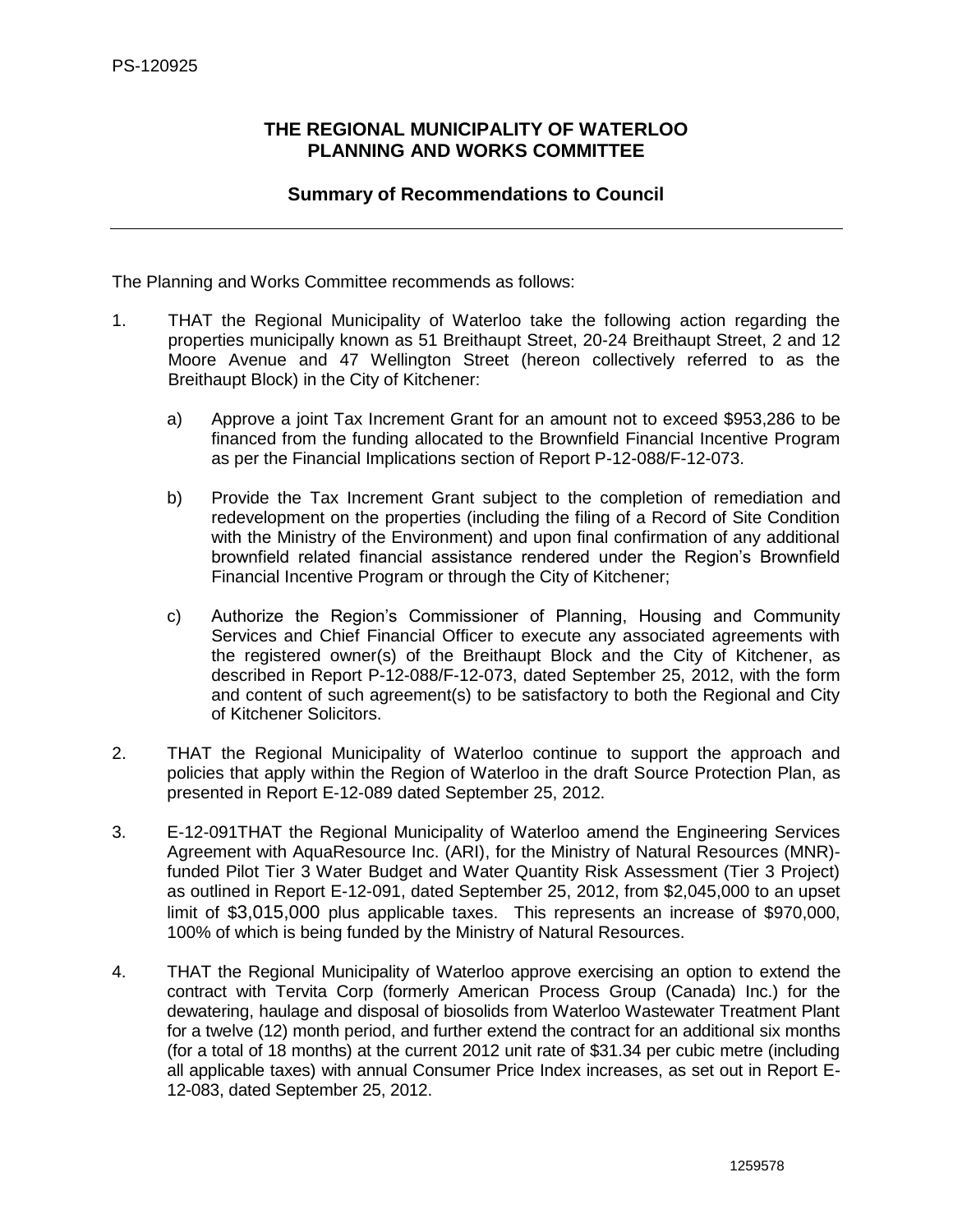Conflicts: K. Seiling D. Craig

- 5. THAT the Regional Municipality of Waterloo take the following action regarding Grand River Transit's 2013 to 2017 bus purchases:
	- a) accept the proposal of New Flyer Bus Industries Canada ULC for the supply of one hundred and twenty three (123) diesel buses between 2013 and 2017 based on a 2013 price per bus of \$490,420.00 including all applicable taxes with the understanding the quantity and price will be determined annually and subject to final Council approval in each of the five years.
	- b) grant pre-budget approval for the purchase of eighteen (18) transit buses prior to the approval of the 2013 budget at a price of \$8,827,560.00 including all applicable taxes.
	- c) approve the purchase of fifteen (15) transit buses at a purchase price of \$7,356,300.00 including all applicable taxes, subject to the approval of the 2013 budget.
	- d) authorize the issuance of debentures in an amount not to exceed \$12,800,000 for a term not to exceed 10 years for these purchases. [E-12-099/F-12-074]
- 6. THAT the Regional Municipality of Waterloo takes the following actions regarding the procurement of Stage 1 of the light rail project, as described in Report No. E-12-098/F-12-079, dated September 25, 2012:
- a) the financial evaluation threshold to pre-qualify respondents to the Request for Qualifications be an amount of long-term private financing equal to approximately 25% of total capital costs. R. Deutschmann
	- b) indicate in the Request for Qualifications an initial term of ten years for the operations component of the approved procurement and delivery model with two to four renewal options to be exercised at the discretion of the Region so that the planned integration with future system expansion can be combined under a single operator; and
	- c) direct staff to report back to Council with staff's recommendations on the final amount of private financing required, prior to the issuance of the Request for Proposal.
	- 7. THAT the Region of Waterloo accept P-12-061, Monthly Report of Development Activity for August, 2012, dated September 25, 2012.
	- 8. THAT no compensation be provided at 23 Queen Street, Branchton in response to a claim of well interference, for the following reasons:
		- a) Historical data that indicated the well is outside of the influence of municipal pumping;
		- b) Long term water level data collected on a monthly basis from nearby monitoring wells;
		- c) The complaint regarding impact at 23 Queen Street was viewed as being an unsupported complaint within a Groundwater Taking Policy Area as outlined in the Well Interference Policy as there was no technical basis for linking the well problems with the pumping of municipal wells;

as outlined in Report E-12-095 dated September 19, 2012.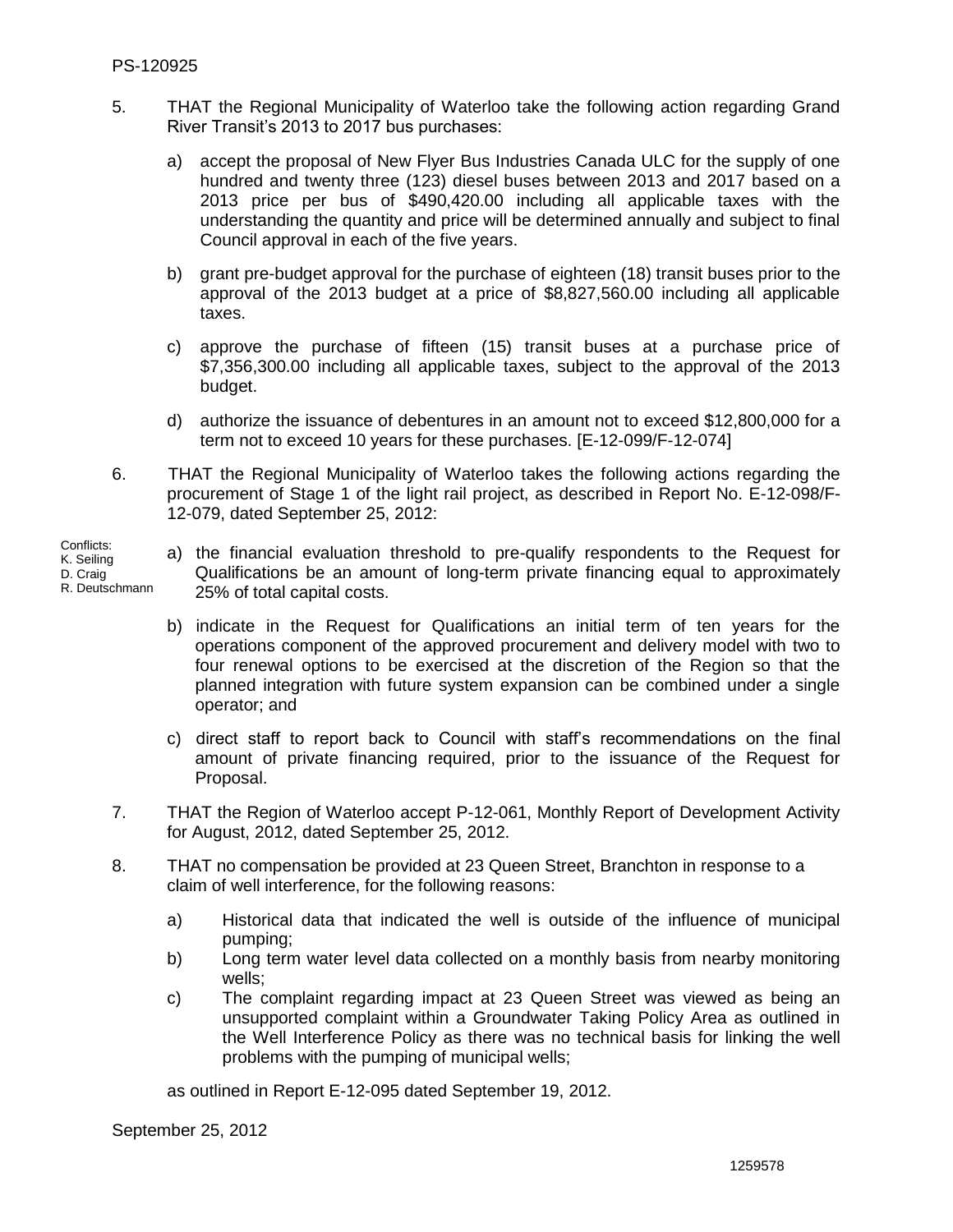## **THE REGIONAL MUNICIPALITY OF WATERLOO ADMINISTRATION AND FINANCE COMMITTEE**

## **Summary of Recommendations to Council**

<span id="page-12-0"></span>The Administration and Finance Committee recommends as follows:

- 1. THAT the Regional Municipality of Waterloo approve the following approach to ongoing investment in community arts and culture organizations, as described in Report P-12- 105/F-12-075, dated September 25, 2012:
	- a) Provide funding for core arts and culture organizations as recommended in Report P-12-105/F-12-075 for the period 2013 through 2015, conditional on the receipt of an annual report including audited financial statements from the organization, with the total funding amount each year subject to annual budget approval;
	- b) Subject to approval of funding through the 2013 budget process, and subsequent annual budget approvals, provide funding for collaborative initiatives proposed by at least three art galleries, conditional on receipt of a work plan and final report approved by Regional staff;
	- c) Subject to annual budget approval, provide annual funding in the amount of the previous year's allocation plus \$1 per capita of population increase to flow through the Creative Enterprise Initiative (CEI) on the condition that this amount be matched by funding from other sources and used to support local arts and culture organizations; and
	- d) Amend the Region's policy on grants to arts, culture and community organizations accordingly, and advise new applicants for arts and culture grants that the Region's annual grant application process for arts and culture organizations has been discontinued, and refer these organizations to the Waterloo Regional Arts Fund or the Creative Enterprise Initiative.
- 2. THAT the Regional Municipality of Waterloo transfer \$172,987.92 from capital project 01154 (New Landfill Cells Design & Construction) to capital project 01010 (Facilities Maintenance-Waterloo Landfill) to finance the costs of the emergency replacement of four overhead doors at the Waterloo Waste Management Centre – South Workshop. [F-12-078]
- 3. THAT the Regional Municipality of Waterloo amend Procedural By-law 00-031, as amended, for the implementation of the consent agenda process for Regional Administration and Finance, Community Services and Planning and Works Standing Committee meetings, effective January 1, 2013 for a one year trial period;

AND FURTHER THAT appropriate notice be given in advance of the amendment to the Procedural By-law. [CR-CLK-12-010]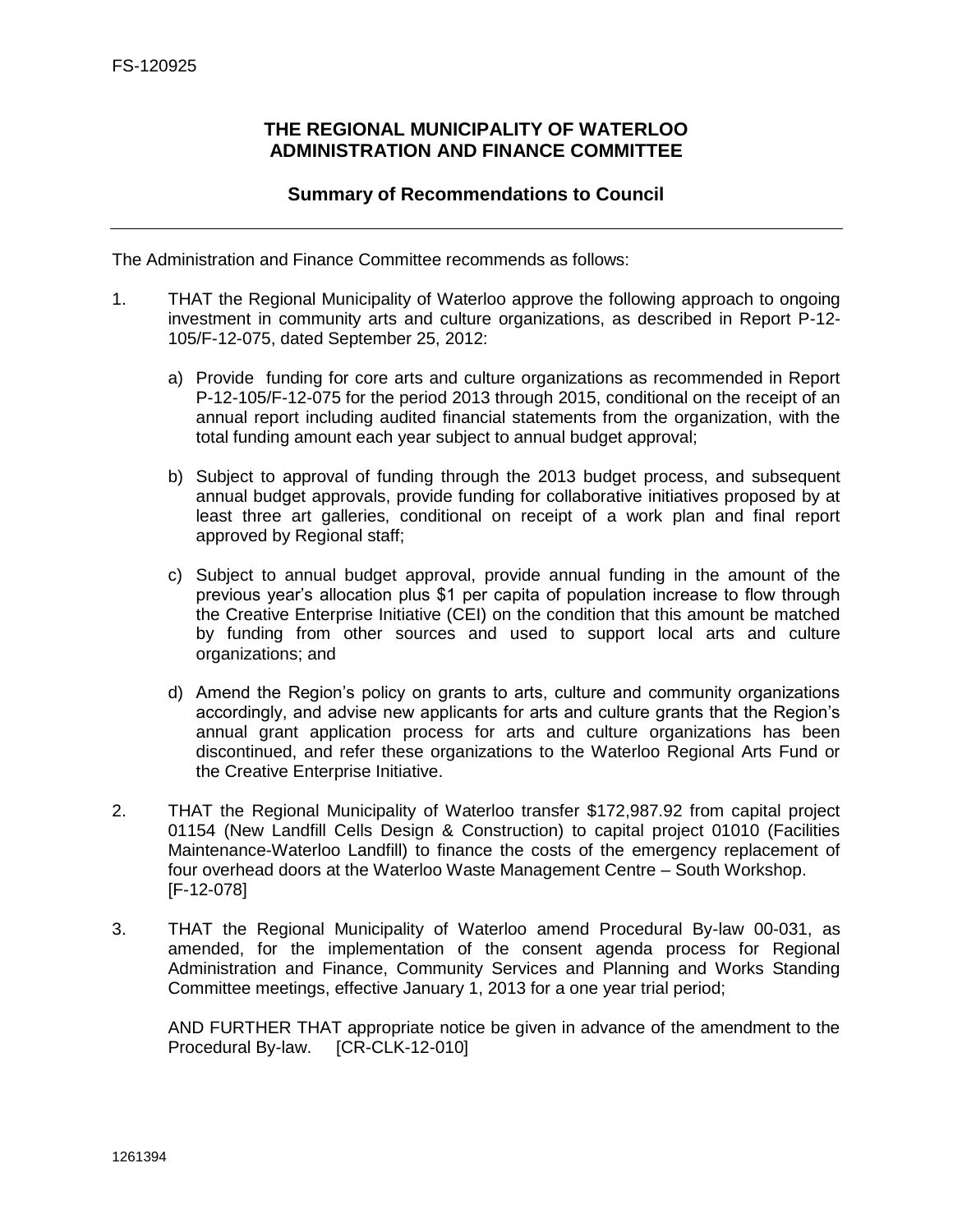- 4. THAT the Regional Municipality of Waterloo forward "Appendix A: Region of Waterloo Response to the Integrated Accessibility Regulation (Built Environment)" attached to report CR-CLK-12-017 dated September 25, 2012, as the Region's official response to the Ministry of Community and Social Services.
- 5. THAT the Regional Municipality of Waterloo approve the pre-budget expenditure not to exceed \$6,069,000 for the purchase of 37 vehicles and equipment to replace those listed in Appendix A of report CR-FM-12-014 dated September 25, 2012, which were scheduled for replacement in 2013 in the Ten Year Capital Plans of various departments, to be funded from the appropriate vehicle/equipment reserve funds.

September 25, 2012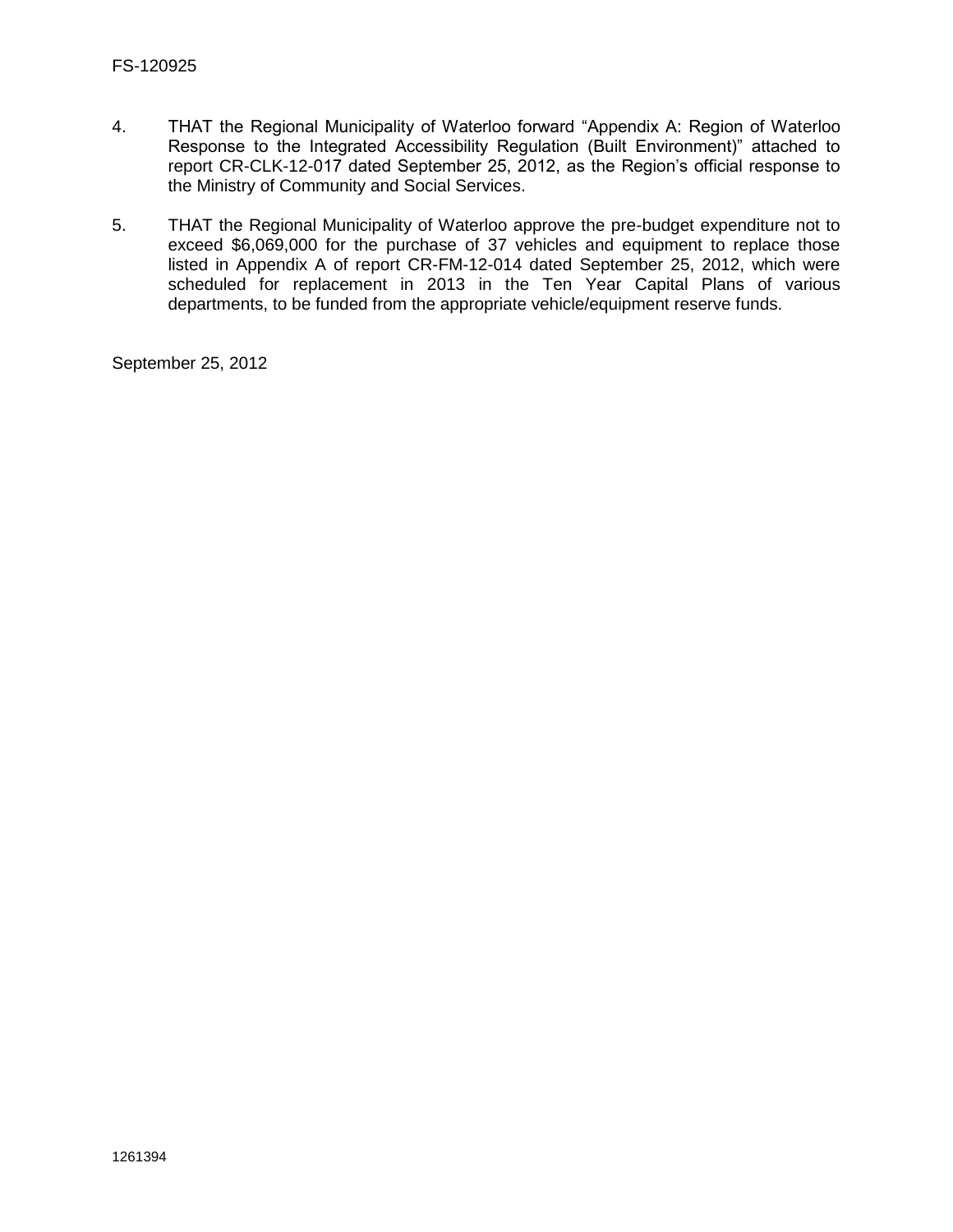CORPORATE RESOURCES

<span id="page-14-0"></span>

Facilities Management & Fleet Services

Date: October 3, 2012

## **Region of Waterloo**

# **MEMORANDUM**

To: Ken Seiling and Members of Regional Council

From: Rick Ellig Manager, Fleet Services

Subject: **RESPONSE TO QUESTIONS REGARDING REPORT CR-FM-12-014 PRE-BUDGET APPROVAL FOR 2013 VEHICLE PROCUREMENT (DATED SEPTEMBER 25, 2012)**

 $\_$  , and the set of the set of the set of the set of the set of the set of the set of the set of the set of the set of the set of the set of the set of the set of the set of the set of the set of the set of the set of th

This memo is in response to questions raised at the September 25, 2012 Administration & Finance Committee regarding the need for pre-budget approval of standard vehicles such as pickup trucks.

Pickup trucks and other standard vehicles are included in the pre-budget approval process to minimize cost through bulk purchasing and pre-ordering while ensuring that they are available when required by the program areas. Although purchase orders will be issued in 2012, payments are only made at point of delivery in 2013 and all vehicles/equipment tendered go through the appropriate approval process in accordance with the Region's Purchasing By-Law.

Although most vehicles are required between January and May, there are a limited number of these standard vehicles that could be tendered in 2013. It is recommended that the practice of tendering following pre-budget approval be continued for these vehicles for the following reasons:

- Bulk purchasing offers a significant price advantage
- Ordering vehicles early in the industry-wide September to April production period is consistently less expensive and ensures timely delivery.
- Customizations, such as power lift gates, electronic control equipment and tarping systems that are frequently required even for pickups and cars to meet specific program delivery requirements can be planned and scheduled over a period of time to minimize costly bottlenecks.

This process was approved by Council in 2003 to ensure that adequate time frames were available for all vehicles to achieve the objectives of the procurement plan. (Procurement Cycle report CR-FM-03- 033, dated September 17, 2003) This has improved operational efficiency by allowing the flexibility to effectively plan acquisition, schedule deliveries/conversion with internal/external resources and avoid bottlenecks that result in delays and unplanned costs. Cost savings have also been realized when tendering in the fall/early winter and through bulk purchasing of same type vehicles.

Over the past nine years, the procurement cycle has evolved to better align with the life cycle management program adopted by Fleet. This program is managed in collaboration with the operating departments and has been effective in reducing total cost of ownership and maximizing useful life of the vehicles. This process includes an annual review of all vehicles in the ROW fleet and is supported by data and metrics established by Fleet Services to optimize life cycles and operational effectiveness.